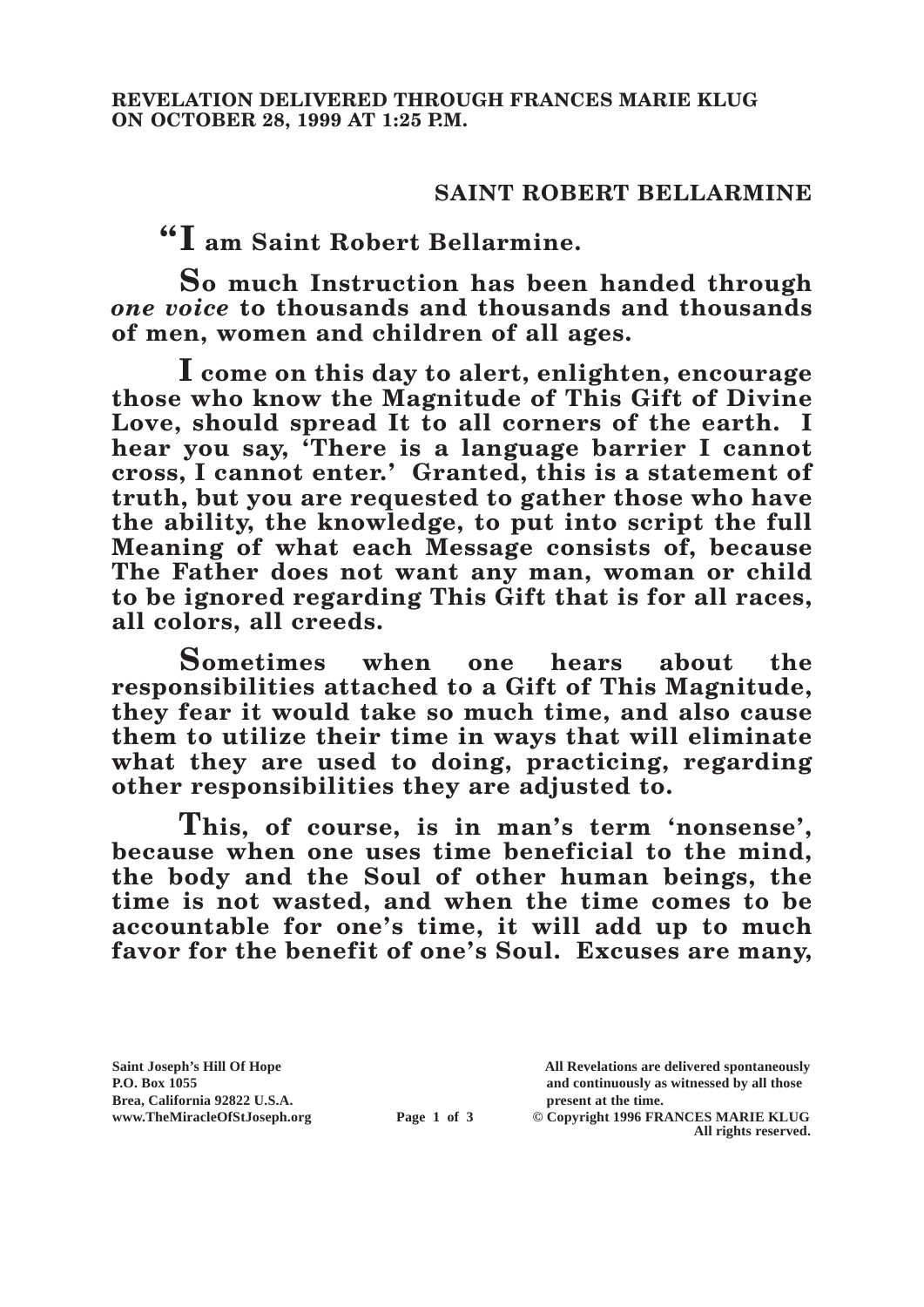**but they are not beneficial, because an excuse lasts only as long as the word sounds.**

**Today as I speak to a small group, I want you to understand that though you feel you do not have the time to spread This Gift of The Divine, you must look at it in a manner of returning love to The Father for having allowed you to learn of This Gift, being a part of This Gift, thus giving you the responsibility to pass It on to others.**

**There are millions of men, women and children lost to what is morally sound, morally correct, morally beneficial. Through This Gift of The Father's Love, It will give Hope and sincere understanding that human life was created different than any other living matter or thing, through the Soul that each human being is the custodian of, from the moment of his or her conception.**

**The Soul tells an individual many things: sometimes it is called 'insight', sometimes it is called 'understanding', sometimes it is called 'intelligence', sometimes it is called 'goodness'.**

**Today as I speak in a simple form, simple manner, with simple Words, I plead with you to deliver throughout the world All that The Father has requested so Many Here to instruct all of human life on, because of the Soul that every living human being is the custodian of.**

**Today as I leave you, I bless you in a manner, a degree, and a form not seen, but your Faith in This Gift of Divine Love will make you understand that** 

**Saint Joseph's Hill Of Hope All Revelations are delivered spontaneously P.O. Box 1055 and continuously as witnessed by all those Page 2 of 3** © Copyright 1996 FRANCES MARIE KLUG

**All rights reserved.**